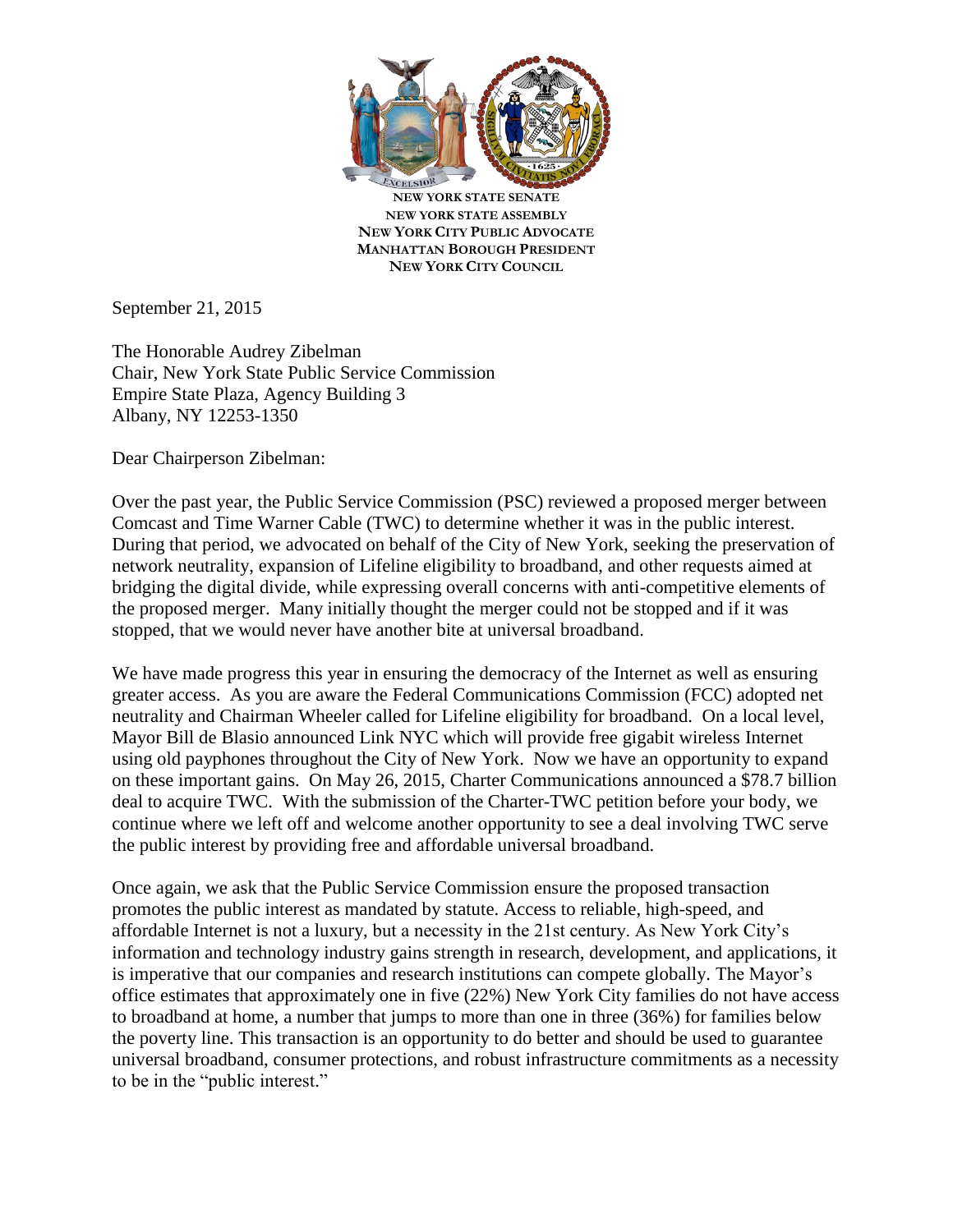## **Maintain and Expand Access to Affordable and Quality Broadband Services**

We ask that Charter preserve and expand affordable broadband programs currently offered by TWC and Bright House Networks to increase access to individuals, families, and businesses by:

- The Bright House Networks' "Connect2Compete" program must be made available to all Charter customers in New York City for an affordable rate of \$9.95, must include free training and low-cost desktop, laptop, or tablet computers, must provide free access to the proposed network of 700,000 Wi-Fi hotspots, and must be expanded from free and reduced school lunch recipients to include low-income families and individuals who are eligible for the FCC's Lifeline program. Existing loopholes that deny services must be eliminated so that any eligible low-income customer can access services. The quality of these services must, at a minimum, be equal in speed and service quality to the least expensive Internet tier offered such as those customers receiving Time Warner Cable's "Everyday Low Price" Internet services; and
- Charter must commit to maintaining TWC's status as an eligible telecommunications carrier (ETC) in order to provide Lifeline services for any phone services it plans to offer in the City of New York. On May 28, 2015, FCC Chairman Wheeler, proposed that Lifeline be expanded to include broadband, and Charter, which has been initially supportive of the recommendation, must commit as part of this transaction to providing Lifeline services for broadband once it is expanded by the FCC. In the interim, Charter must commit that any customer receiving the FCC Lifeline benefits for phone service bundled with Internet also be offered to participate in the aforementioned Connect2Compete program as outlined; and
- Expanding Time Warner Cable's "Everyday Low Price" affordable Internet tier, which currently provides 2 Mbps download speed and 1 Mbps upload speeds for \$14.99 per month, to at least 5 Mbps and 1 Mbps upload speeds for \$9.95/month. Minimum download and upload speeds should be pegged to the highest speeds available; and
- Providing, at a discounted price, business Internet service equivalent to "Everyday Low" Price" plan in speed and reliability; and
- Removing connection fees anywhere in New York City that do not already have existing cable services.

## **Universal Broadband to Bridge the Digital Divide**

We ask that Charter guarantee they will expand broadband and provide free access, training, and equipment to their broadband services for:

- All public housing residents of the New York City Housing Authority, and establish training and access centers for every housing complex within the merged entity's service area; and
- All senior, youth, and community centers, as well as all homeless shelters, domestic violence shelters (with anonymous browsing capability), congregate care facilities, supportive housing facilities, and mental health group homes; and
- Maintain and expand existing free Wi-Fi service in all New York City libraries, parks and on the backbone of the proposed 700,000 public Wi-Fi hotspots.

This build-out must be done in a timely manner. We seek to protect the City's most vulnerable groups, as well as ensuring that all New Yorkers have fair access to Charter's broadband services.